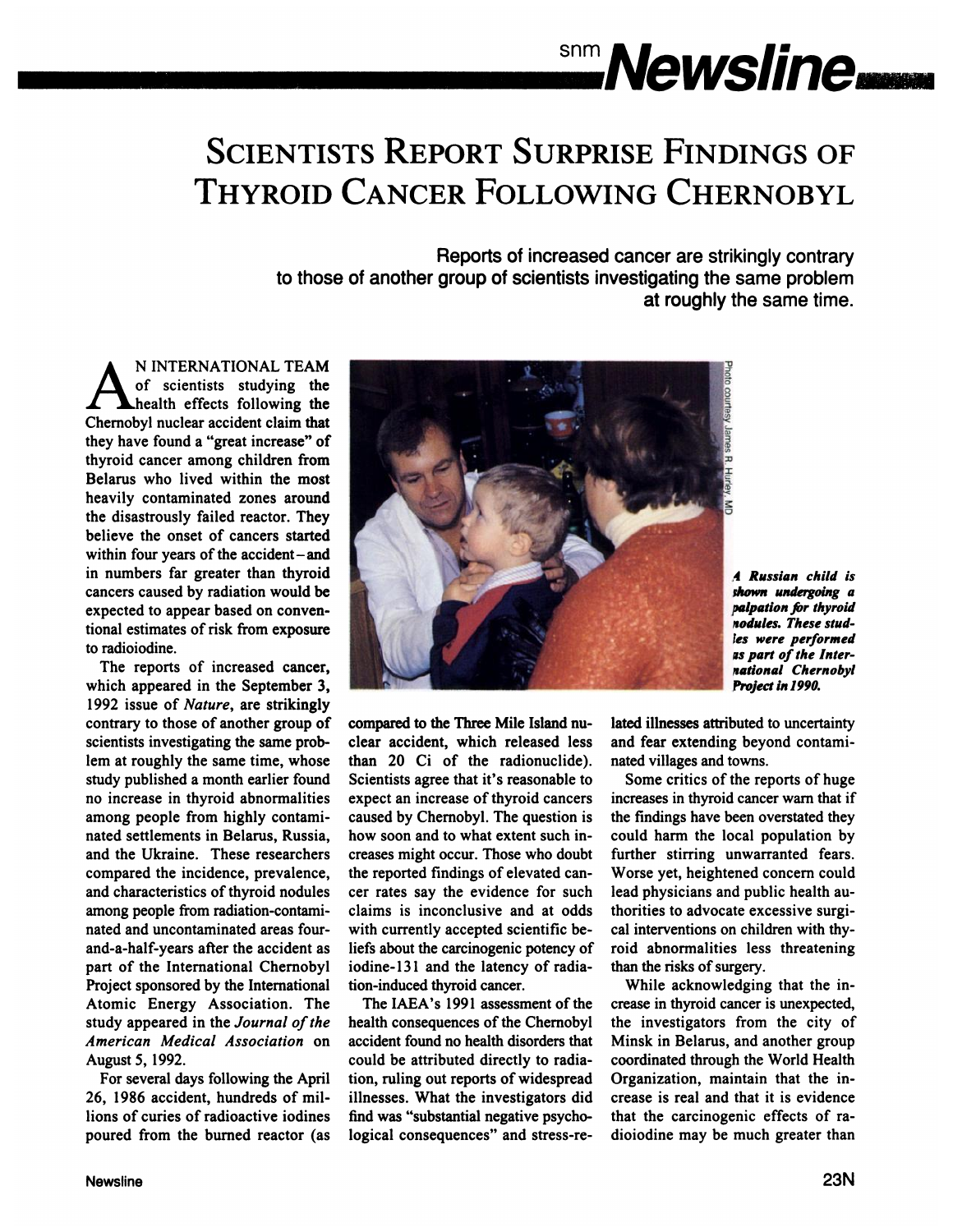

previously estimated. These investiga tors have yet to publish their data in a peer-reviewed forum, nor have all of their data been presented for scrutiny.

Critics say that the evidence is too sketchy to warrant the conclusions made in the preliminary correspon dence. "The data is interesting, but not conclusive  $-$  although there may be an increase, I don't believe this proves it," says Fred A. Mettler, Jr., MD, MPH, of University of New Mexico School of Medicine, the lead author of the earlier study that found no cvi dence yet of thyroid abnormalities.

### Positive Findings

The researchers from Belarus base their claim of increased disease on re ports of children diagnosed with thy roid cancer from 1986, the year of the accident, until the first half of 1992. Overall incidence of the disease rose from about four cases per year from 1986 to 1989, to 55 cases diagnosed in 1991, according to the report by Vasili S. Kazakov of the Ministry of Health of Belarus and co-authors. Around the city of Gomel alone, they report that the incidence of thyroid cancer went from one or two cases per year to 38 cases in 1991. Their report concluded that "the only realistic explanation for the increase in the frequency of thy roid cancer is that it is a direct conse quence of the accident at Chernobyl."

Detractors, however, can think of numerous explanations for the appear ance of increased cancer rates. All cancers, including thyroid cancer, may have been poorly recorded in Ukraine and Belarus prior to and immediately following the Chernobyl accident so that accurate reporting after the acci dent might reflect an apparent in crease. Overall cancer rates reported for Belarus are about a quarter of those reported in Poland, according to Dr. Mettler. In his view, the baseline numbers of thyroid cancer in the re ports from Belarus are too low. Rather than just an average of four cases per year, he would expect roughly 15 to 20 cases per year to normally arise in

# **Dealing with Cesium**

情节: 全文 2014年3月 史

In the hours and days following the Chernobyl accident, clouds laden with radioactive iodine isotopes caused absorbed thyroid doses ranging from an average of 0.2-3.2 Gy to reconstructed doses as high as 30-40 Gy in some children. The possible consequences of these doses-excess thyroid cancers-are still subject to scientific debate. But further damage due to radioiodine contamination is no longer a danger, due to the short half-lives of radioiodines. Iodine-131 has a half-life of about 8 days, the other radioiodines from 1 to 21 hours.

Cesium-137 has a half-life of about 30 years, so contamination of locally grown food remains a threat to some populations. In most areas, authorities don't consider external exposures to the isotope a major risk. Through the International Chernobyl project, the International Atomic Energy Association is also evaluating the risks of internal exposures, for example, from breathing resuspended contaminated dust, which is believed to be a minor risk even for farm workers.

To prevent ingestion of cesium radioisotopes, many settlements in Belarus, Ukraine and Russia ban the consumption of locally produced food. In some areas such bans may be overly restrictive, according to IAEA scientists. "Doses actually received due to the ingestion of contaminated foodstuffs were substantially lower than the prescribed intervention levels of dose, typically by a factor of 2-4, and as a consequence foodstuffs may have been restricted unnecessarily," the IAEA reported last year. "Relaxation of the criteria for foodstuffs should be considered as a preferable alternative to relocation" the report said, given the profoundly detrimantal health, social and economic effects of large-scale relocations.

In areas where cesium contamination remains a hazard, the IAEA and the United Nations Food and Agricultural Organization (FAO) have asked the governments of Belarus, Ukraine, and Russia to provide a technique using the compound ferric ferrocyanide, or Prussian blue, to cut cesium levels in milk and meat.

Cesium, after ingestion by cattle grazing on contaminated fields, is excreted by the hepatobiliary system into the gut where some is reabsorbed and some is excreted. Prussian blue binds to cesium, thus preventing reabsorption and promoting faster excretion.

The IAEA and FAO recommendation follows 18 months of field trials with Prussian blue compounds in areas around Chernobyl. Cattle treated with the compound were shown to absorb a third of the cesium absorbed by untreated cattle. Scandinavian authorities have also used the Prussian blue technique to deal with cesium contamination from Chernobyl.

Rapid introduction of Prussian blue would help reduce health risks, according to the IAEA, especially for children, since up to 90% of childrens' internal radiation doses due to cesium come from milk.

According to the IAEA, more than 200,000 people live on small farms that remain dependent, for economic reasons, on the milk from family-owned cattle. Protective measures typically taken at collective farms have not been available to many of the small farms. Such measures include deep ploughing of contaminated fields, increased fertilizer use, decontamination of pastures, abandonment of affected fields, and strict monitoring and rejection of contaminated produce.

## a population the size of Belarus.

A related factor is the possibility of an "ascertainment bias"-when investigators set out to find any effect, the more carefully they look, the better their chances of finding it—in this case thyroid cancer following the Cherno byl accident. "If you weren't paying much attention to thyroid cancers and then suddenly started looking for this disease process that doesn't kill people right away, then you might come up with what looks like an increase," says Dr. Mettler. That is, many cases that in normal circumstances might go un reported for years would be detected all at once early on. "There's no question that they are looking for thyroid cancer a lot harder," says Dr. Mettler.

"The number of thyroid cancers re ported to central agencies has in creased," says nuclear medicine physician Henry D. Royal, MD of the Washington University School of Medicine, a co-author with Dr. Mettler. But he thinks ascertainment bias is a large factor in that increase. Not only are physicians and their pa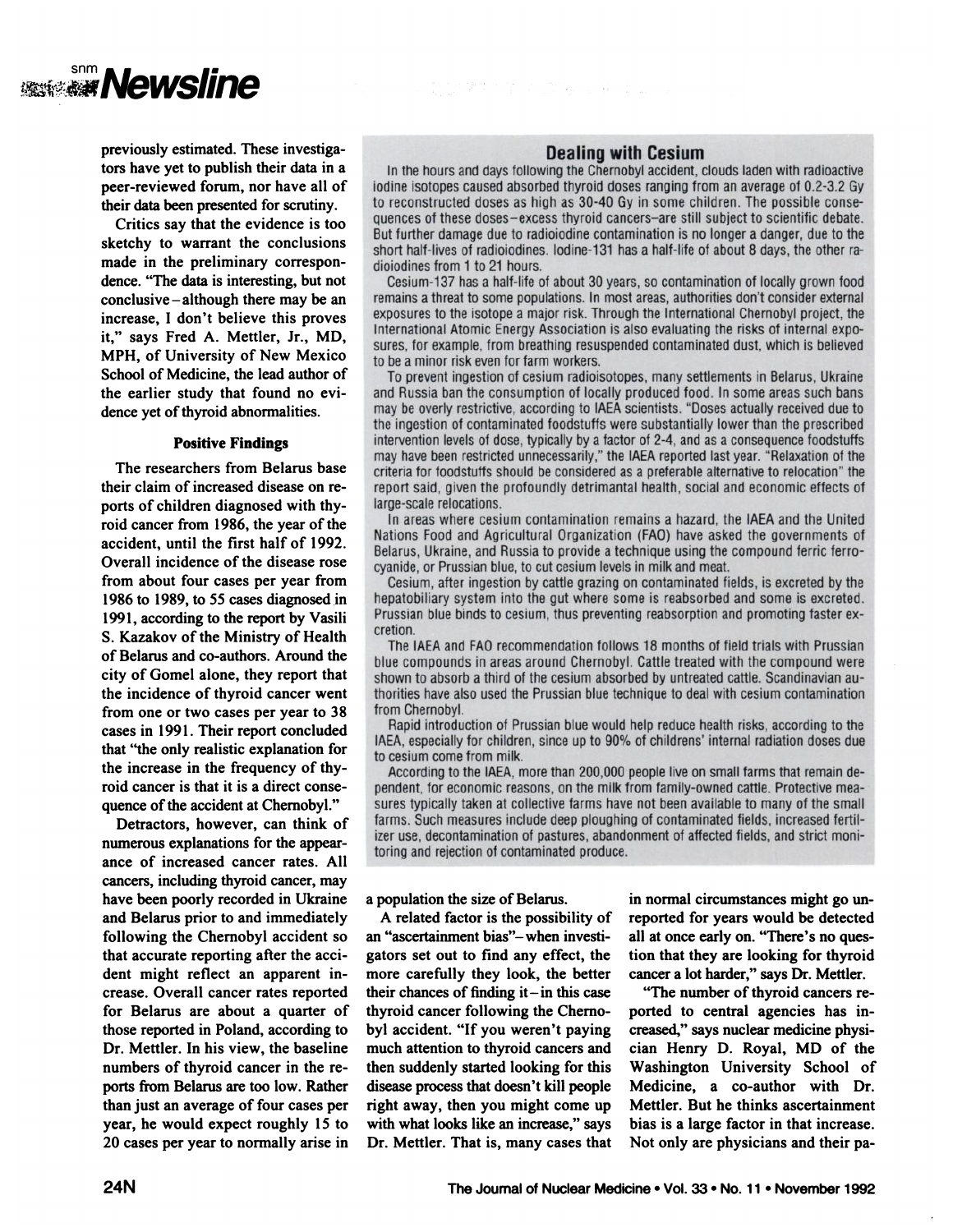

**tients more alert to thyroid disease afterChernobyl,he says, they are also** taking greater advantage of improved methods of detection, including ultra **sound machines donated by other countries.**

**The WHO scientists flatly deny that** ascertainment bias could have played more than a minor role in the recorded **increase in thyroid cancer. What led the researchers to rule out this bias** were their data showing a high propor **tion** of thyroid nodules that turned out **to be malignant, combined with the** agressiveness of the malignancies, **accordingto Keith Baverstock, PhD, a radiation scientist with WHO's European Centre for Enviroment and Health, and lead author of one of the** reports in Nature. Dr. Baverstock also **says that world-wide cancer registries** show that the incidence of thyroid can**cer in children under age 15 is on the order of 1 per million. But the num** bers he's seen for the Gomel region of Belarus show an incidence of about 80 **per million per year. "That reallyis a** staggering degree of under-ascertaimnent if that much is going undetected."

**The study by Dr. Mettler's group is** itself evidence against the positive re ports of cancer. Their study compared **the thyroid exams of some 1060 peo pie who were sampledby age andgeo** graphic region. The researchers in **cluded adults and children aged 5 and 10 years old, all of whom underwent** sonographic examinations as well as thyroid palpation. To isolate popula **tions likely to have been exposed to** radioiodine, the researchers went to **seven villages with soils highly conta** minated by windborne cesium-137, in **excess** of 555 kBq/m<sup>2</sup>. As a control, **the investigators examined people from villages with less then 37kBq/m2** measured on the ground.

## **Confrary Evidence**

Their findings: no significant differ ence in the number and size of thyroid nodules of people living in highly contaminated villages compared with **those living in control villages—or**

# **WomenWhoChosetoAbort**

Perhaps the least noticed but well-documented health consequence of the Chernobyl accident is the upsurge in abortions that followed in southern Europe.

In the five months following Chernobyl, as many as 7,800 abortions of wanted pregnancies may have been performed in Italy, according to a paper published last year (Spinelli A, Osborn JF: Effects of the Chernobyl Explosion on Induced Abortion in Italy. Biomedicine & Pharmacology J 6: 243-247, 1991).

Prior to the accident, doctors reported about 15,000 abortions per month in Italy (induced abortions in the first 90 days of pregnancy are available free under Italian health system, but physicians are required to report all procedures). Using four different models to predict the expected number of abortions per day based on data from the previous year, the authors calculated an estimate of the number of "excess" abortions per day after Chernobyl.

In the five months following the reactor accident, the mean excess per day varied form 20 to 52, depending on the model-amounting to an estimated total of 3,000 to 7,800 excess abortions in addition to the expected 75,000 abortions. Researchers have observed a similar phenomenon in Greece.

Fear of birth defects likely influenced the decision of many of these women to abort. "This fear may or may not be justified, wrote the authors of the Italian study. "It is, however possible to suppose that the publicity given to the potentially harmful effects would lead some women who would other wise have carried their pregnancy to term, to opt for an induced abortion.'

Radiation safety experts say the risks from radiation in Italy and Greece did not warrant widespread abortions. Physicist John Cameron, PhD, at the University of Wisconsin, points out that levels of radiation from Chernobyl (in committed effective dose equivalents for the first year after the accident) ranged from 0.3 mSv in the southern Italy to 0.6 mSv in the north, according to studies by the Government Protection Board of Italy. The doses are comparable to a month or two of additional background radiation. "We can assume that the increase in abortions following the accident was due to an unfounded fear," Dr. Cameron wrote in a letter to the Health Physics Newsletter.

"I gravely doubt that any abortion was necessary," says David Brill, MD, chief of nuclear medicine at Giesinger Medical Center, Danville, PA. "There was an overreaction to a perception of danger rather than to a reality."

**compared with published studies of** unexposed populations in other coun tries. "That's not to say there won't be **an increase in some populations** around Chernobyl in years to come," says Dr. Royal. "But it would be sur prising if we could measure an in crease at this point."

**Endocrinologist Jack Robbins, MD, of the National Institute of Diabetes, Digestive, and Kidney Diseases, points out that the Mettler study may have been performedjust as increases in cancerbegan to occur andthatif the** researchers went back now they might **find evidence of more cancers. Because the reports of increased can** cer were localized in the Gomel region **of Belarus, they could have slipped through the wider net cast by the** Mettler study, which spanned regions from Belarus to Ukraine.

**The study population may have** been too small to detect any increases

in the disease among children. "The **numbers in the Mettler study are too small—thyroid cancer is a pretty rare disease,―says epidemiologist Roy Shore, DrPH, of the New York Uni** versity Medical Center, who has **closely studied the incidence of thy roid cancer among populations cx** posed to radiation.

# Significant Tumors

**As for the likelihood of the positive cancer findings, Dr. Robbins says that a "significant numberof childrenhave had significant tumors,probablymore** than were occurring in the population in previous years, and probably more **than could be accounted for by in creased surveillance. But there's not enough evidence to draw a conclu** sion."

**In view of evidence gleaned from years of previous studies, Dr. Royal says that "theletter in nature is com**